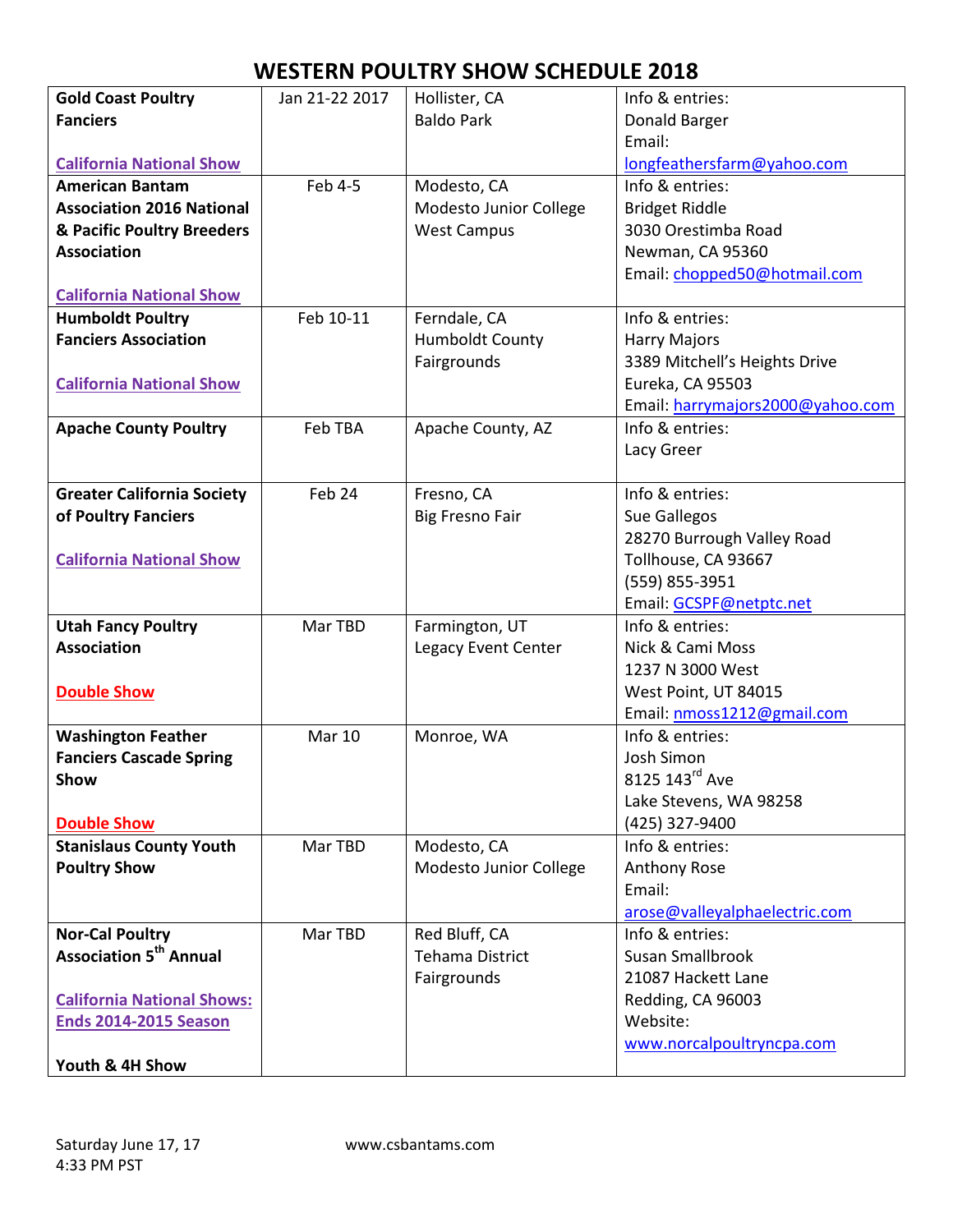| <b>Sun Valley Poultry Club</b>    | Apr TBD           | Santee, CA                | Info & entries:                   |
|-----------------------------------|-------------------|---------------------------|-----------------------------------|
|                                   |                   | <b>KW Cages</b>           | Dora Friedli                      |
|                                   |                   |                           | Email: dlfriedli@cox.net          |
| <b>Oregon Spring</b>              | May TBD           | Corvallis, OR             | Info & entries:                   |
| <b>Invitational Show</b>          |                   | <b>Benton County</b>      | <b>Barb Tuss</b>                  |
|                                   |                   | Fairgrounds               | Phone: (541) 673-2997             |
|                                   |                   |                           | Email: barbtuss@gmail.com         |
| <b>Rocky Mountain Poultry</b>     | May TBD           | Missoula, MT              | Info & entries:                   |
| <b>Association</b>                |                   | Western Montana           | Laura DeNitto                     |
|                                   |                   | Fairgrounds               | Phone: (406) 273-4645             |
| <b>Humboldt Poultry</b>           | July 7            | Ferndale, CA              | Info & entries:                   |
| <b>Fanciers Association</b>       |                   | <b>Humboldt County</b>    | <b>Harry Majors</b>               |
| <b>Fun Show</b>                   |                   | Fairgrounds               | 3369 Mitchell Hgts. Drive         |
|                                   |                   |                           | Eureka, CA 95503                  |
|                                   |                   |                           | Phone: (707) 469-6350             |
|                                   |                   |                           |                                   |
|                                   |                   |                           | Email: harrymajors1947@icloud.com |
| <b>Colorado Poultry</b>           | June TBD          | Pueblo, CO                | Info & entries:                   |
| <b>Association</b>                |                   | Colorado State            | Cara Smith                        |
|                                   |                   | Fairgrounds               | Email: zelda73@msn.com            |
| <b>California Exposition and</b>  | July 13-30        | Sacramento, CA            | Info & entries:                   |
| <b>State Fair</b>                 |                   | California Exposition and | Stephanie Hill                    |
|                                   |                   | <b>State Fair</b>         | Website:                          |
| <b>Junior Show</b>                | <b>July TBD</b>   |                           | http://www.castatefair.org/wp-    |
|                                   |                   |                           | content/uploads/2015/05/Fur-and-  |
| Open                              | <b>July 27-29</b> |                           | Feathers-Final-6.11.pdf           |
| <b>Colorado State Fair</b>        |                   | Pueblo, CO                | Info & entries:                   |
|                                   |                   | Colorado State            | Colorado State Fair               |
| <b>Junior Show</b>                | Aug TBD           | Fairgrounds               | c/o Small Animal Office           |
|                                   |                   |                           | 1001 Beulah Ave, Pueblo, CO 81004 |
| <b>Open Show</b>                  | Aug TBD           |                           | Phone: (719) 404-2027             |
|                                   |                   |                           | Web: www.coloradostatefair.com    |
| <b>Oregon State Fair &amp;</b>    | Aug               | Salem, OR                 | Info & entries:                   |
| <b>Exposition</b>                 | <b>TBD</b>        | Oregon State Fairgrounds  | <b>Barb Tuss</b>                  |
|                                   |                   |                           | Phone (514) 673-2997              |
|                                   |                   |                           | Website: www.oregonstateexpo.org  |
|                                   |                   |                           |                                   |
| <b>Heirloom Exposition</b>        | Sept 4-6          | Santa Rosa, CA            | Info & entries:                   |
| <b>Poultry Show</b>               |                   | Sonoma County             | Petaluma Seed Bank                |
|                                   |                   | Fairgrounds               | Phone: (707) 773-1336             |
|                                   |                   |                           | Website: www.rareseeds.com        |
|                                   |                   |                           |                                   |
| <b>Big Sky Poultry Exposition</b> | Oct               | Great Falls, MT           | Info & entries:                   |
| --Sponsored by The Rocky          | <b>TBD</b>        | Montana State             | Erin Faulkner                     |
| <b>Mountain Poultry</b>           |                   | Fairgrounds               | P.O. Box 152                      |
| <b>Fanciers</b>                   |                   |                           | Ulm, MT 59485                     |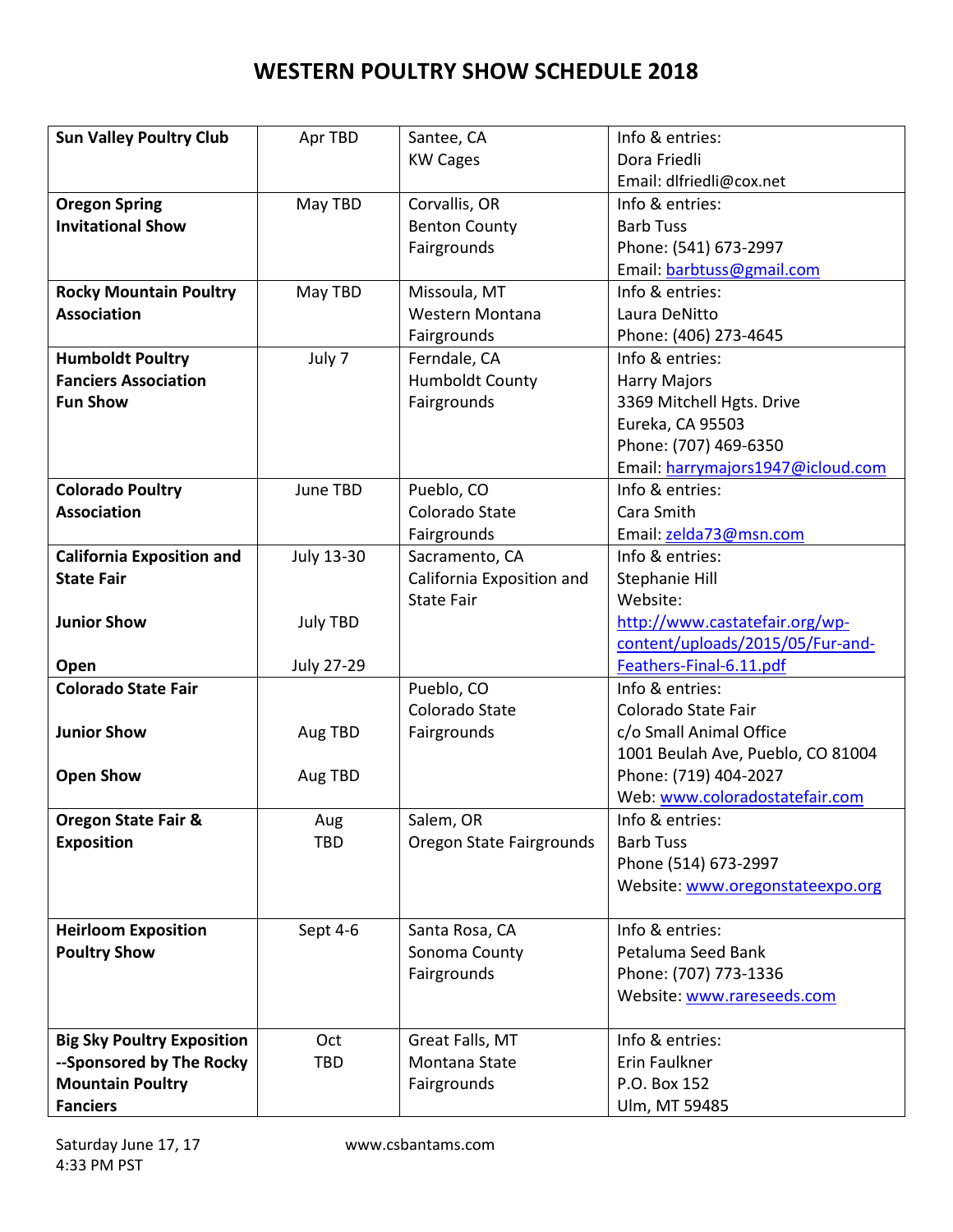| <b>Utah Fancy Poultry</b>        | Oct 5-6    | Farmington, UT                   | Info & entries:                     |
|----------------------------------|------------|----------------------------------|-------------------------------------|
| <b>Association</b>               |            | Legacy Event Center              | Nick & Cami Moss                    |
|                                  |            |                                  | 1237 N 3000 West                    |
|                                  |            |                                  | West Point, UT 84015                |
|                                  |            |                                  | Email: nmoss1212@gmail.com          |
| <b>Northern Nevada Poultry</b>   | Oct TBD    | Reno, NV                         | Info & entries:                     |
| <b>Fanciers Association</b>      |            | <b>Ironwood Event Center</b>     | Diana Monroe                        |
|                                  |            |                                  | 2250 Sutro Drive                    |
| <b>California National Show:</b> |            |                                  | VC Highlands, NV 89521              |
| <b>Start 2016-2017 Season</b>    |            |                                  | Email: bitmorefarm@gmail.com        |
| <b>Willamette Valley Fall</b>    | Oct 13     | Corvallis, OR                    | Info & entries:                     |
| <b>Poultry Classic</b>           |            | <b>Grueber Hall at Benton</b>    | <b>Thurman Main</b>                 |
|                                  |            | <b>County Fairgrounds</b>        | Email: suncountryt@yahoo.com        |
|                                  |            |                                  | Larry Urban, Phone: (360) 273-7705  |
| <b>Arizona State Fair</b>        | Oct-Nov    | Phoenix, AZ                      | Info & entries:                     |
|                                  | <b>TBD</b> | Arizona State Fairgrounds        | AZ Expo & State Fair                |
|                                  |            |                                  | 1826 W. McDowell Road               |
|                                  |            |                                  | Phoenix, AZ 85007                   |
|                                  |            |                                  | Phone: (602) 252-0717               |
|                                  |            |                                  | www.azstatefair.com/participate/com |
| <b>Central Coast Feather</b>     | Oct 13     | Paso Robles, CA                  | Info & entries:                     |
| <b>Fanciers</b>                  |            | Paso Robles Event Center         | <b>Amber Conlan</b>                 |
|                                  |            |                                  | 7800 Feenstra Road                  |
|                                  |            |                                  | Paso Robles, CA 93446               |
| <b>California National Show</b>  |            |                                  | Email: amberconlan@gmail.com        |
| <b>Pacific Northwest Poultry</b> | Oct 13-14  | Vancouver/Ridgefield,            | Info & entries:                     |
| <b>Association</b>               |            | <b>WA</b>                        | Ciera Walters                       |
| <b>Double Show (Open &amp;</b>   |            | <b>Clark County Event Center</b> | P.O. Box 1253                       |
| <b>Youth) Plus High-stakes</b>   |            |                                  | Milton, WA 98354                    |
| Showmanship                      |            |                                  | Phone: (253) 283-7120               |
| <b>Stevenson Poultry Classic</b> | Oct 20-21  | Stevenson, WA                    | Info & entries:                     |
|                                  |            | Skamania County                  | <b>Barb Tuss</b>                    |
|                                  |            | Fairgrounds                      | Phone: (541) 673-2997               |
|                                  |            |                                  | Email: barbtuss@gmail.com           |
|                                  |            |                                  | Larry Urban (360) 273-7705          |
| <b>Fraser Valley Poultry</b>     | Oct        | Chilliwack, BC, Canada           | Info & entries:                     |
| <b>Fanciers Association</b>      | <b>TBD</b> | <b>Heritage Park</b>             | James Cuvelier                      |
| <b>Winter Show 2015</b>          |            |                                  | Phone: (604) 856-0463               |
|                                  |            |                                  | Fax: (604) 856-0470                 |
|                                  |            |                                  | Email: cuvelier@shaw.ca             |
| <b>Seaside Feather Fanciers</b>  | Oct 27-28  | Ventura, CA                      | Info & entries:                     |
| <b>Bash at the Beach</b>         |            | Ventura County                   | Dave Anderson                       |
|                                  |            | Fairgrounds                      | Phone: (805) 524-4046               |
| <b>California National Show</b>  |            |                                  | Email: danderson@keygroupinc.com    |
| <b>Four Corners Poultry</b>      | Nov 3      | Farmington, NM                   | Info & entries:                     |
| <b>Association Fall Show</b>     |            |                                  | Gene Stark, #12 CR 5467             |
|                                  |            |                                  | Farmington, NM 87401                |